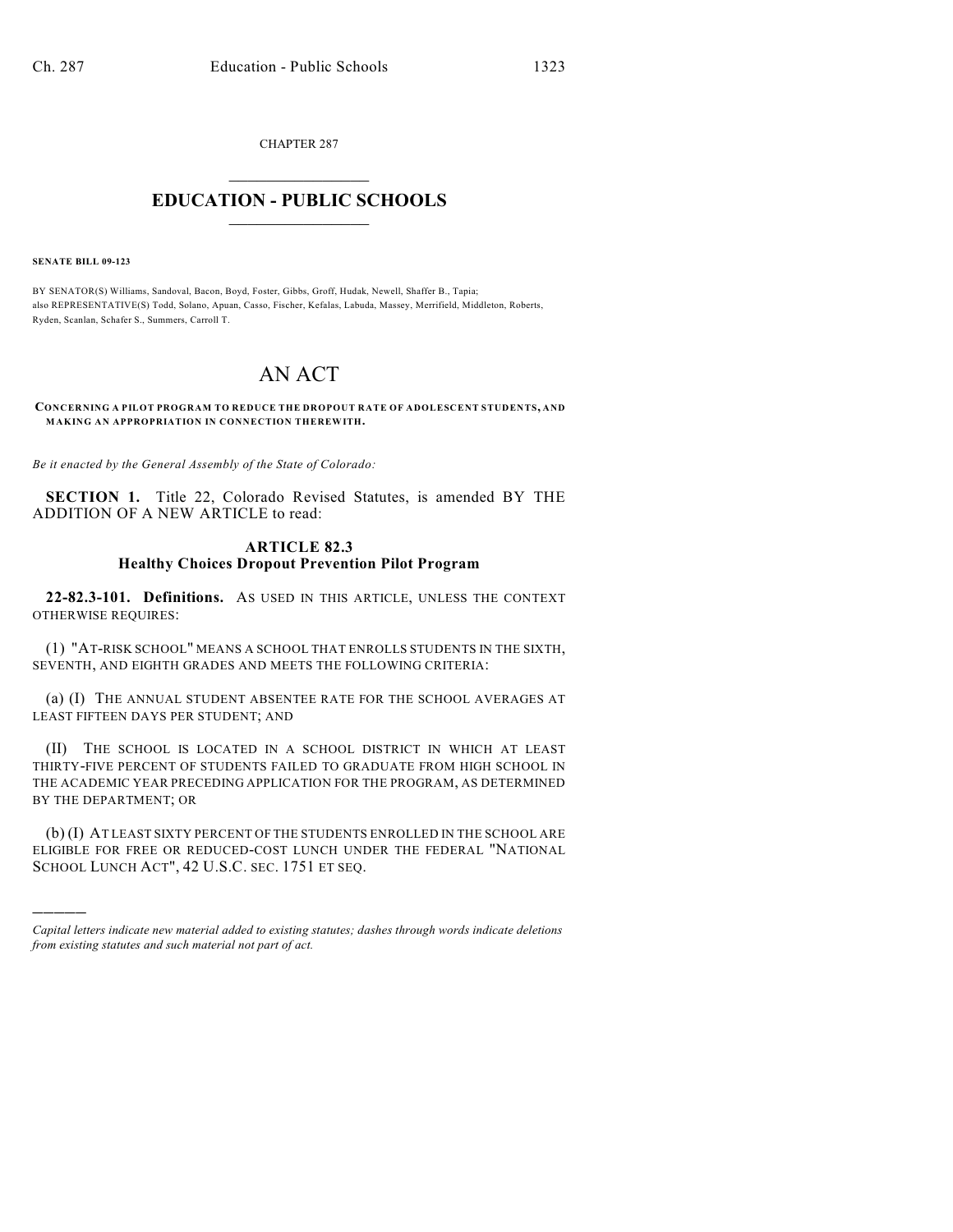(II) THE ANNUAL STUDENT ABSENTEE RATE FOR THE SCHOOL AVERAGES AT LEAST TWELVE DAYS PER STUDENT; AND

(III) THE SCHOOL IS LOCATED IN A SCHOOL DISTRICT IN WHICH AT LEAST THIRTY PERCENT OF STUDENTS FAILED TO GRADUATE FROM HIGH SCHOOL IN THE ACADEMIC YEAR PRECEDING APPLICATION FOR THE PROGRAM, AS DETERMINED BY THE DEPARTMENT.

(2) "COMMISSIONER" MEANS THE COMMISSIONER OF EDUCATION.

(3) "COORDINATED SCHOOL HEALTH TEAM" MEANS A GROUP OF PERSONS WHO WORK COLLABORATIVELY TO COORDINATE PROGRAMS, SERVICES, AND RESOURCES RELATING TO THE HEALTH OF STUDENTS IN A SCHOOL.

(4) "DEPARTMENT" MEANS THE DEPARTMENT OF EDUCATION CREATED AND EXISTING PURSUANT TO SECTION 24-1-115, C.R.S.

(5) "FUND" MEANS THE HEALTHY CHOICES DROPOUT PREVENTION PILOT PROGRAM FUND CREATED PURSUANT TO SECTION 22-82.3-107.

(6) "MENTAL HEALTH COUNSELOR" MEANS A PERSON WHO:

(a) POSSESSES A DEGREE OR LICENSE IN RECOGNITION OF HIS OR HER COMPLETION OF A PROGRAM OF SPECIALIZED TRAINING IN MENTAL HEALTH COUNSELING; OR

(b) SATISFIES THE MINIMUM REQUIREMENTS ESTABLISHED BY RULES PROMULGATED BY THE STATE BOARD PURSUANT TO SECTION 22-82.3-109 (1) (d).

(7) "PROFESSIONAL NUTRITIONIST OR DIETICIAN" MEANS A PERSON WHO:

(a) POSSESSES A DEGREE OR LICENSE IN RECOGNITION OF HIS OR HER COMPLETION OF A PROGRAM OF SPECIALIZED TRAINING IN NUTRITION OR DIET; OR

(b) SATISFIES THE MINIMUM REQUIREMENTS ESTABLISHED BY RULES PROMULGATED BY THE STATE BOARD PURSUANT TO SECTION 22-82.3-109 (1) (c).

(8) "PROGRAM" MEANS THE HEALTHY CHOICES DROPOUT PREVENTION PILOT PROGRAM CREATED IN SECTION 22-82.3-102.

(9) "RECIPIENT SCHOOL" MEANS AN AT-RISK SCHOOL THAT THE COMMISSIONER OR HIS OR HER DESIGNEE SELECTS TO RECEIVE A GRANT FROM THE PROGRAM PURSUANT TO SECTION 22-82.3-103 (4).

(10) "SCHOOL" MEANS A PUBLIC SCHOOL OF A SCHOOL DISTRICT, INCLUDING A CHARTER SCHOOL. "SCHOOL" DOES NOT MEAN AN INSTITUTE CHARTER SCHOOL AS DEFINED IN SECTION 22-30.5-502 (6).

(11) "SCHOOL NURSE" MEANS A PERSON WHO IS LICENSED TO PRACTICE AS A NURSE PURSUANT TO THE PROVISIONS OF ARTICLE 38 OF TITLE 12, C.R.S., AND IS EMPLOYED AS A NURSE BY A SCHOOL OR SCHOOL DISTRICT.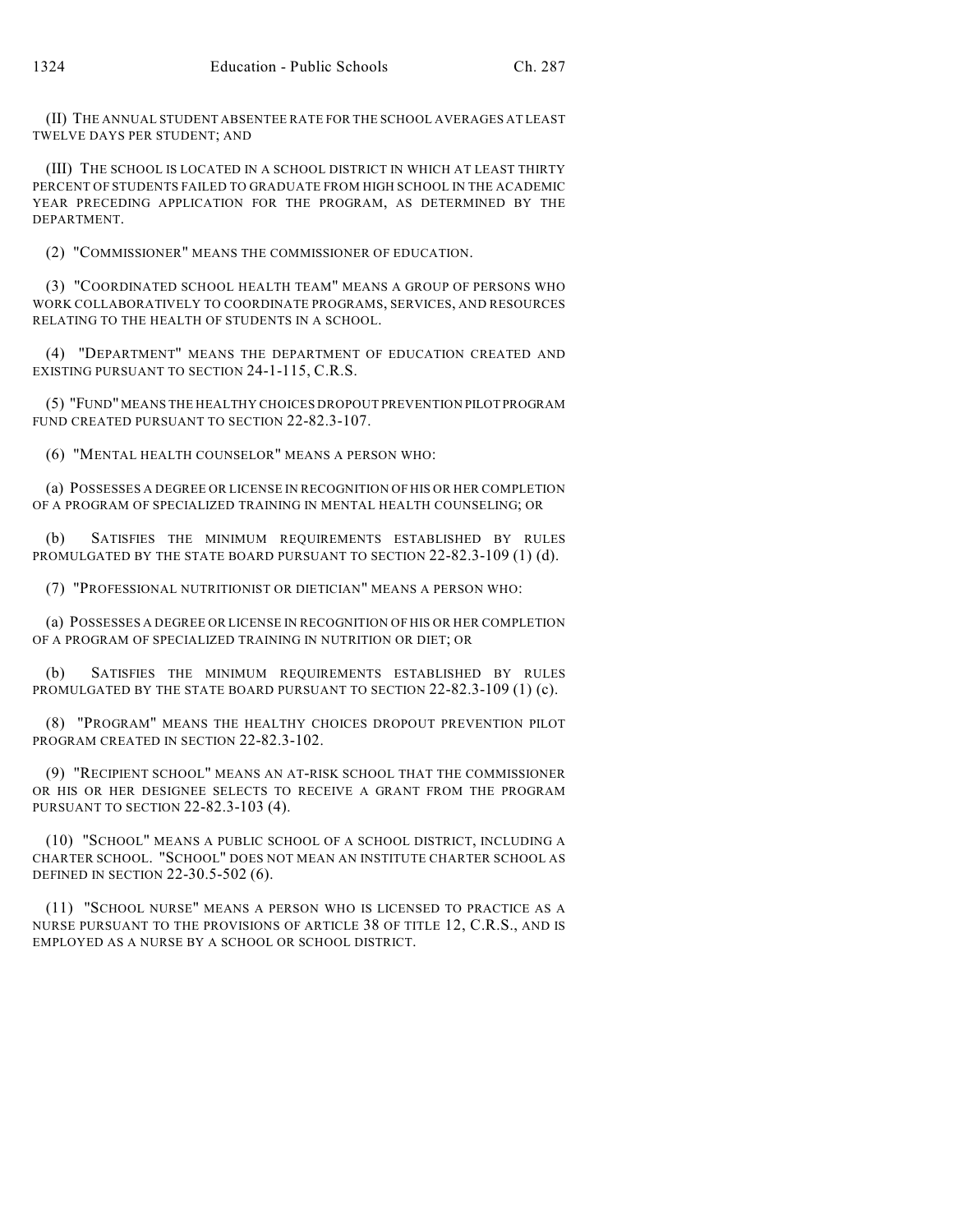(12) "STATE BOARD" MEANS THE STATE BOARD OF EDUCATION CREATED AND EXISTING PURSUANT TO SECTION 1 OF ARTICLE IX OF THE STATE CONSTITUTION.

**22-82.3-102. Healthy choices dropout prevention pilot program - creation.** THERE IS HEREBY CREATED IN THE DEPARTMENT THE HEALTHY CHOICES DROPOUT PREVENTION PILOT PROGRAM. THE OBJECTIVE OF THE PROGRAM IS TO PROVIDE SERVICES TO ENHANCE THE ACADEMIC ACHIEVEMENT AND PHYSICAL AND MENTAL HEALTH OF ADOLESCENT STUDENTS AND THEREBY IMPROVE STUDENT ATTENDANCE AND REDUCE THE NUMBER OF STUDENTS WHO FAIL TO GRADUATE FROM HIGH SCHOOL. THE DEPARTMENT SHALL ADMINISTER THE PROGRAM IN ACCORDANCE WITH THE PROVISIONS OF THIS ARTICLE.

**22-82.3-103. Program application process - standard application form selection of grant recipients.** (1) A SCHOOL DISTRICT THAT INCLUDES ONE OR MORE AT-RISK SCHOOLS MAY APPLY ON BEHALF OF ONE OR MORE OF THE AT-RISK SCHOOLS OF THE SCHOOL DISTRICT. IN APPLYING FOR A GRANT FROM THE PROGRAM, A SCHOOL DISTRICT SHALL CONFORM TO THE PROCEDURES ESTABLISHED BY RULES PROMULGATED BY THE STATE BOARD PURSUANT TO SECTION 22-82.3-109 (1) (a).

(2) IN ACCORDANCE WITH THE RULES PROMULGATED BY THE STATE BOARD PURSUANT TO SECTION 22-82.3-109 (1) (b), THE DEPARTMENT SHALL DEVELOP A STANDARD APPLICATION FORM FOR A SCHOOL DISTRICT TO USE IN APPLYING ON BEHALF OF AN AT-RISK SCHOOL TO RECEIVE A GRANT FROM THE PROGRAM. THE DEPARTMENT SHALL MAKE THE STANDARD APPLICATION FORM ELECTRONICALLY AVAILABLE TO THE PUBLIC.

(3) EACH SCHOOL DISTRICT THAT APPLIES ON BEHALF OF AN AT-RISK SCHOOL FOR A GRANT FROM THE PROGRAM SHALL USE THE STANDARD APPLICATION FORM DEVELOPED BY THE DEPARTMENT PURSUANT TO SUBSECTION (2) OF THIS SECTION. IN SUBMITTING THE STANDARD APPLICATION FORM, THE SCHOOL DISTRICT SHALL PROVIDE ALL THE INFORMATION REQUESTED ON THE FORM AS WELL AS ANY OTHER INFORMATION THAT THE DEPARTMENT MAY REQUEST.

(4) UPON RECEIVING AN APPLICATION FROM A SCHOOL DISTRICT, THE DEPARTMENT SHALL SUBMIT THE APPLICATION TO THE COMMISSIONER. THE COMMISSIONER OR HIS OR HER DESIGNEE SHALL REVIEW EACH APPLICATION AND, SUBJECT TO THE RECEIPT OF SUFFICIENT GIFTS, GRANTS, OR DONATIONS PURSUANT TO SECTION 22-82.3-107 (4), DETERMINE AND ANNOUNCE ON OR BEFORE JUNE 1, 2010, AND ON OR BEFORE JUNE 1 EACH YEAR THEREAFTER, WHICH AT-RISK SCHOOLS SHALL RECEIVE GRANTS AND THE AMOUNT OF THE GRANT THAT EACH RECIPIENT SCHOOL SHALL RECEIVE. PURSUANT TO THIS DETERMINATION, THE DEPARTMENT SHALL TRANSFER THE GRANT TO THE RECIPIENT SCHOOL DISTRICT, AND, EXCEPT AS PERMITTED BY SECTION 22-82.3-106 (2) OR (3), THE SCHOOL DISTRICT SHALL DISTRIBUTE THE ENTIRE AMOUNT OF THE GRANT TO THE RECIPIENT SCHOOL.

**22-82.3-104. Eligibility for grants - grant amounts - selection criteria and procedures.** (1) THE COMMISSIONER OR HIS OR HER DESIGNEE SHALL AWARD GRANTS FROM THE PROGRAM ONLY TO SCHOOLS THAT SATISFY THE MINIMUM STANDARDS DESCRIBED IN SECTION 22-82.3-105.

(2) IN SELECTING SCHOOLS TO RECEIVE GRANTS FROM THE PROGRAM AND IN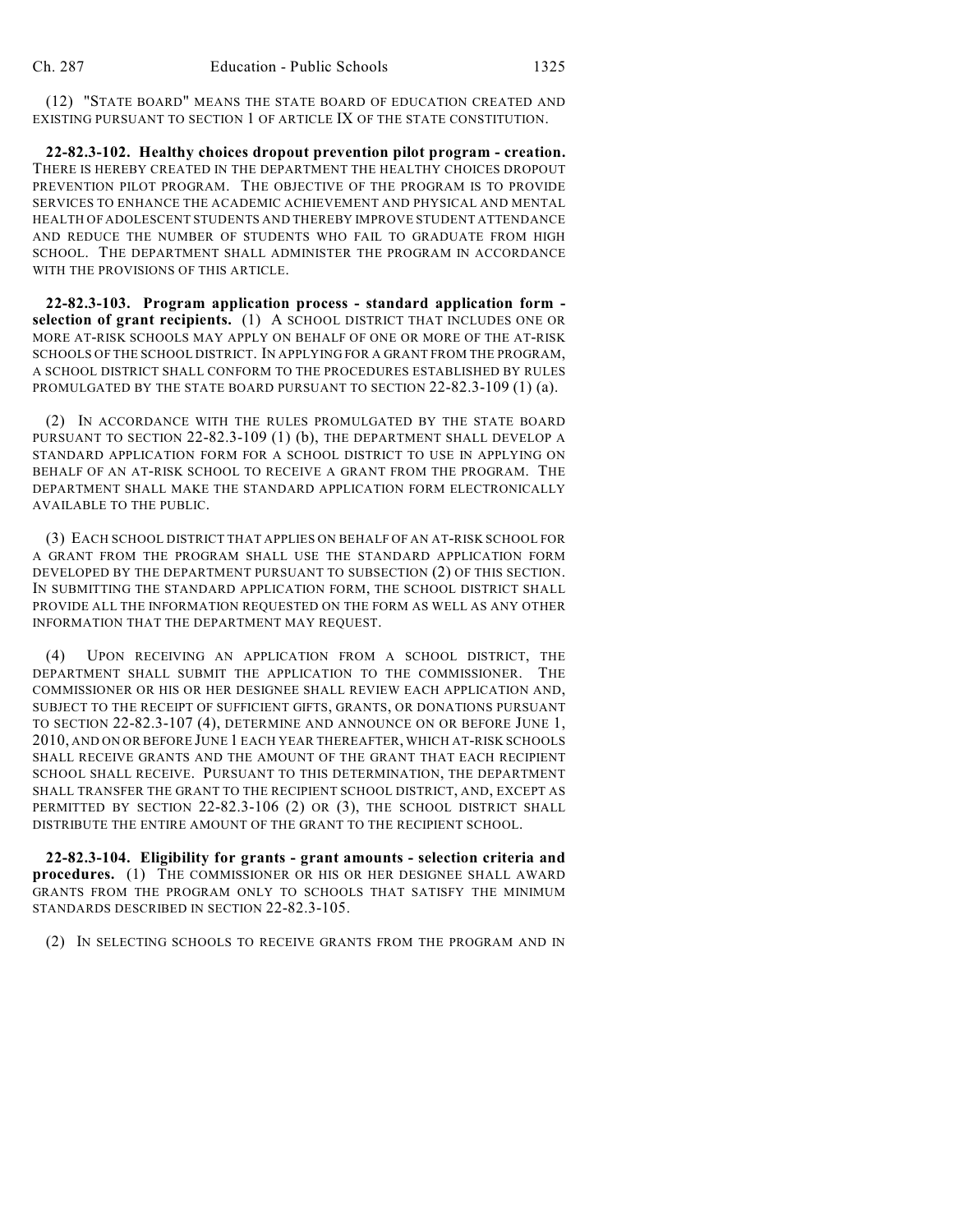DETERMINING THE AMOUNT OF THE GRANT TO BE AWARDED TO EACH RECIPIENT SCHOOL, THE COMMISSIONER OR HIS OR HER DESIGNEE SHALL USE THE CRITERIA AND PROCEDURES ESTABLISHED BY RULES PROMULGATED BY THE STATE BOARD PURSUANT TO SECTION 22-82.3-109 (2).

**22-82.3-105. Minimum standards for eligibility.** (1) TO BE ELIGIBLE TO RECEIVE A GRANT FROM THE PROGRAM, A SCHOOL SHALL SATISFY THE MINIMUM STANDARDS DESCRIBED IN SUBSECTIONS (2) AND (3) OF THIS SECTION. THE APPLICABILITY OF THE STANDARDS DESCRIBED IN SUBSECTIONS (2) AND (3) OF THIS SECTION IS LIMITED TO THEIR USE IN DETERMINING ELIGIBILITY FOR A GRANT FROM THE PROGRAM. A PROVISION OF SUBSECTION (2) OR (3) OF THIS SECTION SHALL NOT BE INTERPRETED TO REQUIRE A SCHOOL TO ADOPT ANY STANDARD OTHER THAN FOR THE PURPOSE OF MAKING THE SCHOOL ELIGIBLE TO RECEIVE A GRANT FROM THE PROGRAM.

(2) EACH RECIPIENT SCHOOL SHALL BE AN AT-RISK SCHOOL.

(3) EACH RECIPIENT SCHOOL SHALL HAVE A COORDINATED SCHOOL HEALTH TEAM.

**22-82.3-106. Permissible uses of grants.** (1) EXCEPT AS DESCRIBED IN SUBSECTIONS (2) AND (3) OF THIS SECTION, A RECIPIENT SCHOOL SHALL USE THE GRANT MONEYS RECEIVED FROM THE PROGRAM ONLY TO PROVIDE ACTIVITIES TO STUDENTS IN THE SIXTH, SEVENTH, AND EIGHTH GRADES. A RECIPIENT SCHOOL SHALL PROVIDE THE ACTIVITIES DURING TIMES OUTSIDE OF THE REGULAR SCHOOL DAY, AND THE ACTIVITIES SHALL INCLUDE THE FOLLOWING:

(a) OPPORTUNITIES FOR PHYSICAL EXERCISE;

(b) ACADEMIC ASSISTANCE, INCLUDING TUTORIAL SERVICES IN READING, WRITING, MATHEMATICS, AND SCIENCE;

(c) NUTRITION COUNSELING, WHICH SHALL BE PROVIDED BY A PROFESSIONAL NUTRITIONIST OR DIETICIAN AND INCLUDE COMMUNICATION WITH STUDENTS' PARENTS REGARDING TECHNIQUES FOR HEALTHY PREPARATION OF MEALS;

(d) MENTAL HEALTH COUNSELING PROVIDED BY A PROFESSIONAL MENTAL HEALTH COUNSELOR; AND

(e) HEALTH EDUCATION PROVIDED BY A SCHOOL NURSE OR OTHER PROFESSIONAL HEALTH EDUCATOR.

(2) A RECIPIENT SCHOOL OR A SCHOOL DISTRICT OF A RECIPIENT SCHOOL MAY USE THE GRANT MONEYS RECEIVED FROM THE PROGRAM TO GATHER, RECORD, AND ASSEMBLE DATA FOR THE PURPOSE OF PREPARING THE REPORTS DESCRIBED IN SECTION 22-82.3-109 (2).

(3) A RECIPIENT SCHOOL OR A SCHOOL DISTRICT OF A RECIPIENT SCHOOL MAY USE THE GRANT MONEYS RECEIVED FROM THE PROGRAM TO CONTRACT WITH ONE OR MORE PRIVATE ENTITIES FOR THE PROVISION OF ONE OR MORE OF THE SERVICES DESCRIBED IN SUBSECTION (1) OF THIS SECTION.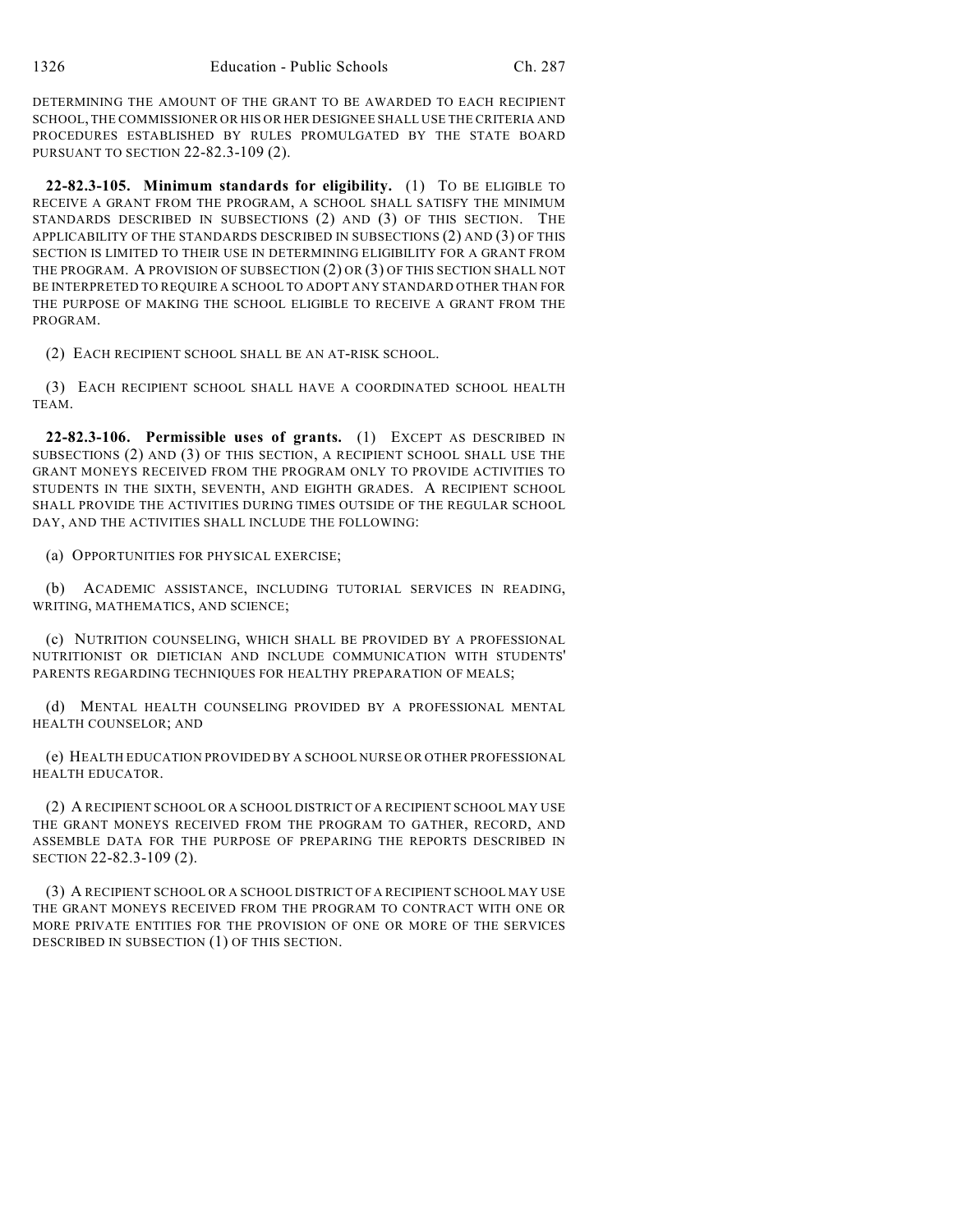**22-82.3-107. Healthy choices dropout prevention pilot program fund creation - administrative costs.** (1) THERE IS HEREBY CREATED IN THE STATE TREASURY THE HEALTHY CHOICES DROPOUT PREVENTION PILOT PROGRAM FUND. THE FUND SHALL CONSIST OF:

(a) ANY GIFTS, GRANTS, OR DONATIONS RECEIVED BY THE DEPARTMENT FOR THE FUND PURSUANT TO SUBSECTION (4) OF THIS SECTION; AND

(b) ANY OTHER MONEYS THAT THE DEPARTMENT MAY DIRECT TO THE FUND PURSUANT TO SUBSECTION (5) OF THIS SECTION.

(2) THE MONEYS IN THE FUND SHALL BE SUBJECT TO ANNUAL APPROPRIATION BY THE GENERAL ASSEMBLY FOR THE DIRECT AND INDIRECT COSTS ASSOCIATED WITH THE IMPLEMENTATION OF THE PROGRAM PURSUANT TO THE PROVISIONS OF THIS ARTICLE. OF THE MONEYS ANNUALLY APPROPRIATED FROM THE FUND, THE DEPARTMENT MAY EXPEND NO MORE THAN TWO PERCENT TO OFFSET THE DIRECT AND INDIRECT COSTS INCURRED BY THE DEPARTMENT IN IMPLEMENTING THE PROGRAM PURSUANT TO THIS ARTICLE.

(3) ANY MONEYS IN THE FUND NOT EXPENDED FOR THE PURPOSE OF THIS ARTICLE MAY BE INVESTED BY THE STATE TREASURER AS PROVIDED BY LAW. ALL INTEREST AND INCOME DERIVED FROM THE INVESTMENT AND DEPOSIT OF MONEYS IN THE FUND SHALL BE CREDITED TO THE FUND. ANY UNEXPENDED AND UNENCUMBERED MONEYS REMAINING IN THE FUND AT THE END OF A FISCAL YEAR SHALL REMAIN IN THE FUND AND SHALL NOT BE CREDITED OR TRANSFERRED TO THE GENERAL FUND OR ANOTHER FUND; EXCEPT THAT ALL UNEXPENDED AND UNENCUMBERED MONEYS REMAINING IN THE FUND AS OF JUNE 30, 2019, SHALL BE TRANSFERRED TO THE GENERAL FUND.

(4) THE DEPARTMENT IS AUTHORIZED TO SEEK AND ACCEPT GIFTS, GRANTS, OR DONATIONS FROM PRIVATE OR PUBLIC SOURCES FOR THE PURPOSES OF THIS ARTICLE; EXCEPT THAT THE DEPARTMENT SHALL NOT ACCEPT A GIFT, GRANT, OR DONATION IF IT IS SUBJECT TO CONDITIONS THAT ARE INCONSISTENT WITH THIS ARTICLE OR ANY OTHER LAW OF THE STATE. THE DEPARTMENT SHALL TRANSMIT ALL PRIVATE AND PUBLIC MONEYS RECEIVED THROUGH GIFTS, GRANTS, OR DONATIONS TO THE STATE TREASURER, WHO SHALL CREDIT THE SAME TO THE FUND.

(5) TO THE EXTENT PERMITTED BY LAW, THE DEPARTMENT MAY, AT ITS DISCRETION, DIRECT OTHER MONEYS TO FUND THE PROGRAM.

**22-82.3-108. Reports.** (1) NOT LATER THAN JULY 30, 2015, AND NOT LATER THAN JULY 30 EACH YEAR THEREAFTER, EACH SCHOOL DISTRICT THAT INCLUDES AN AT-RISK SCHOOL THAT RECEIVED A GRANT FROM THE PROGRAM DURING THE PRECEDING FISCAL YEAR SHALL PREPARE AND SUBMIT TO THE DEPARTMENT A REPORT THAT DESCRIBES THE USE OF THE GRANT MONEYS.

(2) (a) NOT LATER THAN JANUARY 30, 2016, AND NOT LATER THAN JANUARY 30 EACH YEAR THEREAFTER, THE DEPARTMENT SHALL PREPARE AND SUBMIT TO THE EDUCATION AND THE HEALTH AND HUMAN SERVICES COMMITTEES OF THE HOUSE OF REPRESENTATIVES AND THE SENATE, OR ANY SUCCESSOR COMMITTEES, A REPORT THAT DESCRIBES THE ACTIVITIES CARRIED OUT UNDER THIS ARTICLE AND THAT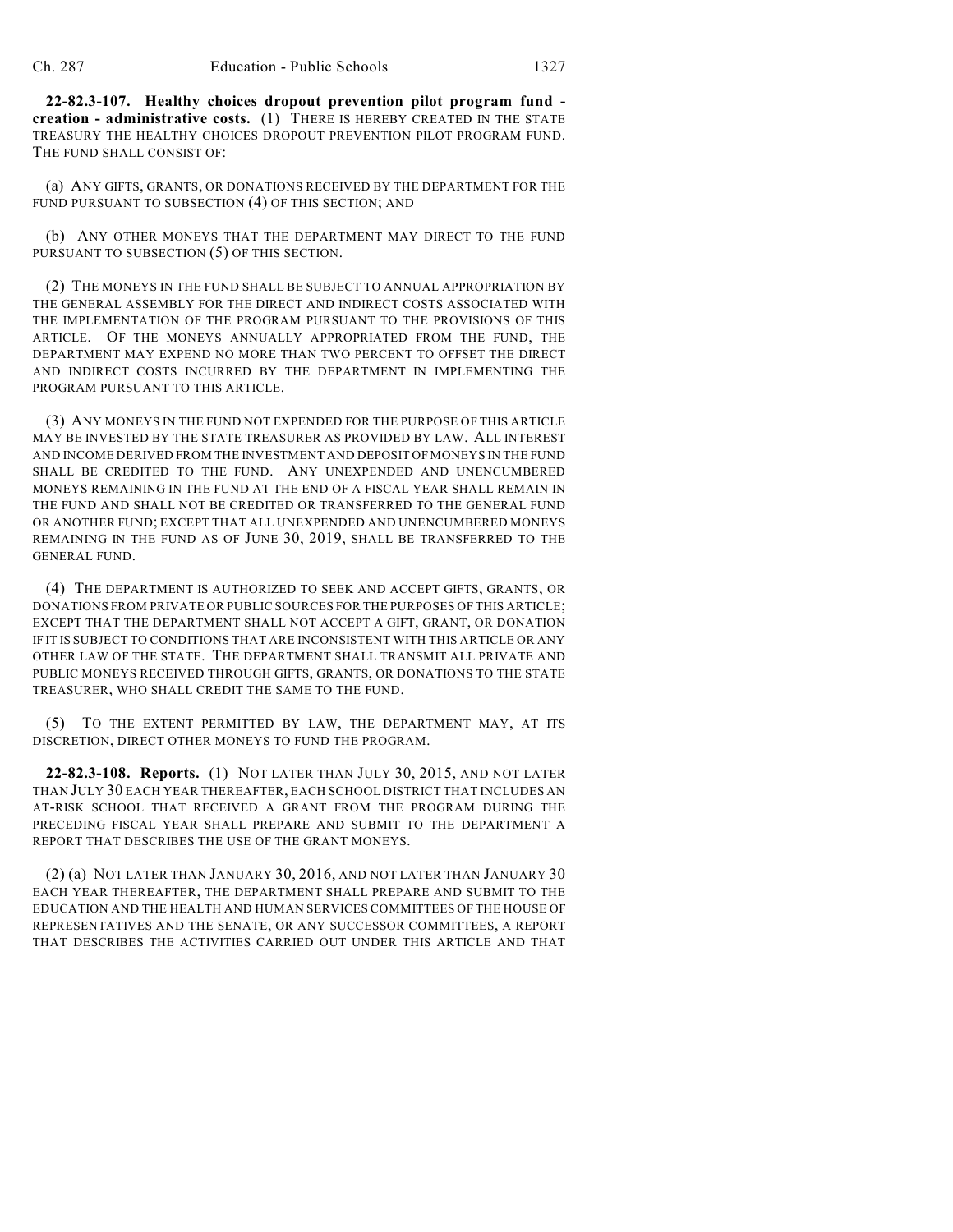EVALUATES THE EFFECTIVENESS OF THE PROGRAM.

(b) THE REPORT PREPARED BY THE DEPARTMENT PURSUANT TO PARAGRAPH (a) OF THIS SUBSECTION (2) SHALL, AT A MINIMUM, INCLUDE THE FOLLOWING:

(I) THE TOTAL NUMBER OF AT-RISK SCHOOLS THAT RECEIVED MONEYS AWARDED AS GRANTS UNDER THE PROGRAM;

(II) THE AMOUNT OF MONEYS AWARDED TO EACH AT-RISK SCHOOL THAT RECEIVED A GRANT UNDER THE PROGRAM;

(III) INFORMATION DEMONSTRATING THE DEPARTMENT'S COMPLIANCE WITH THE PROVISIONS OF THIS ARTICLE AND ANY RULES PROMULGATED BY THE STATE BOARD PURSUANT TO SECTION 22-82.3-109; AND

(IV) STATISTICAL EVIDENCE OR OTHER INFORMATION TO ASSIST THE COMMITTEES IN EVALUATING THE EFFECTIVENESS OF THE PROGRAM, WITH ATTENTION GIVEN TO THE EXTENT TO WHICH THE PROGRAM ACHIEVED THE OBJECTIVES OF THE PROGRAM AS DESCRIBED IN SECTION 22-82.3-102. THE STATISTICAL EVIDENCE OR OTHER INFORMATION SHALL, AT A MINIMUM, INCLUDE DATA INDICATING THE EXTENT TO WHICH THE PROGRAM HAS IMPROVED THE ACADEMIC ACHIEVEMENT, PHYSICAL AND MENTAL HEALTH, ATTENDANCE, AND GRADUATION RATES OF STUDENTS IN AT-RISK SCHOOLS THAT RECEIVED GRANT MONEYS UNDER THE PROGRAM.

**22-82.3-109. Program - rules.** (1) THE STATE BOARD SHALL PROMULGATE RULES PURSUANT TO THE "STATE ADMINISTRATIVE PROCEDURE ACT", ARTICLE 4 OF TITLE 24, C.R.S., ESTABLISHING POLICIES AND PROCEDURES FOR THE ADMINISTRATION OF THE PROGRAM, INCLUDING BUT NOT LIMITED TO:

(a) PROCEDURES BY WHICH A SCHOOL DISTRICT MAY APPLY FOR A GRANT FROM THE PROGRAM ON BEHALF OF AN AT-RISK SCHOOL PURSUANT TO SECTION 22-82.3-103 (1);

(b) MINIMUM REQUIREMENTS FOR THE STANDARD APPLICATION FORM DEVELOPED BY THE DEPARTMENT PURSUANT TO SECTION 22-82.3-103 (2). AT A MINIMUM, EACH APPLICATION SUBMITTED TO THE DEPARTMENT BY A SCHOOL DISTRICT ON BEHALF OF AN AT-RISK SCHOOL SHALL INCLUDE:

(I) INFORMATION THAT IS SUFFICIENT TO DEMONSTRATE THAT THE SCHOOL IS AN AT-RISK SCHOOL;

(II) A WRITTEN CONFIRMATION THAT THE AT-RISK SCHOOL FOR WHICH THE SCHOOL DISTRICT IS APPLYING FOR A GRANT FROM THE PROGRAM HAS SATISFIED THE MINIMUM STANDARDS DESCRIBED IN SECTION 22-82.3-105, WHICH CONFIRMATION SHALL BE SIGNED BY:

(A) THE SCHOOL DISTRICT'S DIRECTOR OF FOOD AND NUTRITION, IF ANY;

(B) THE SCHOOL DISTRICT'S SUPERINTENDENT; AND

(C) THE CHAIR OF THE COORDINATED SCHOOL HEALTH TEAM OF THE AT-RISK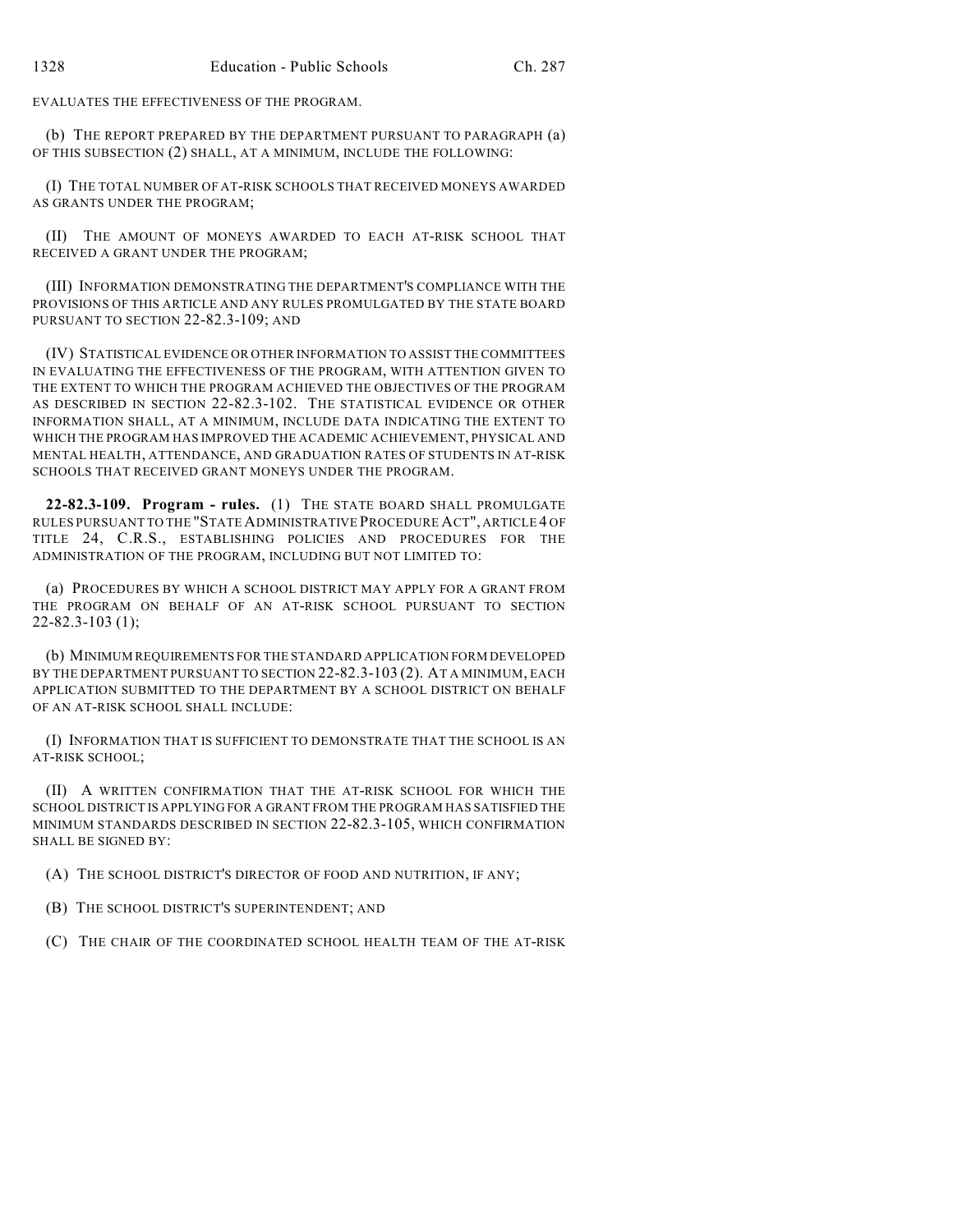SCHOOL OR THE SCHOOL DISTRICT; AND

(III) A PROPOSAL INDICATING HOW THE AT-RISK SCHOOL PLANS TO USE THE GRANT AWARDED UNDER THE PROGRAM. THE PROPOSAL SHALL ENSURE THAT THE ENTIRE AMOUNT OF THE GRANT AWARDED UNDER THE PROGRAM SHALL BE USED FOR THE PURPOSES DESCRIBED IN SECTION 22-82.3-106.

(c) MINIMUM REQUIREMENTS FOR A PERSON TO MEET THE DEFINITION OF A PROFESSIONAL NUTRITIONIST OR DIETICIAN; AND

(d) MINIMUM REQUIREMENTS FOR A PERSON TO MEET THE DEFINITION OF A MENTAL HEALTH COUNSELOR.

(2) THE STATE BOARD SHALL PROMULGATE RULES PURSUANT TO THE "STATE ADMINISTRATIVE PROCEDURE ACT", ARTICLE 4 OF TITLE 24, C.R.S., ESTABLISHING CRITERIA AND PROCEDURES FOR THE COMMISSIONER OR HIS OR HER DESIGNEE TO USE IN SELECTING AT-RISK SCHOOLS TO RECEIVE GRANTS UNDER THE PROGRAM AND IN DETERMINING THE AMOUNT OF THE GRANT TO BE AWARDED TO EACH RECIPIENT SCHOOL. THE CRITERIA AND PROCEDURES SHALL ENSURE, TO THE MAXIMUM EXTENT PRACTICABLE, THAT:

(a) RURAL, URBAN, AND SUBURBAN AT-RISK SCHOOLS ARE CONSIDERED FOR RECEIVING GRANTS FROM THE PROGRAM;

(b) LARGE, MEDIUM, AND SMALL AT-RISK SCHOOLS ARE CONSIDERED FOR RECEIVING GRANTS FROM THE PROGRAM; AND

(c) THE AMOUNT OF THE GRANT AWARDED TO EACH RECIPIENT SCHOOL IS REASONABLY COMMENSURATE WITH THE SIZE OF THE STUDENT POPULATION AT THE SCHOOL.

**22-82.3-110. Repeal of article.** THIS ARTICLE IS REPEALED, EFFECTIVE JULY 1, 2019.

**SECTION 2. Appropriation.** (1) In addition to any other appropriation, there is hereby appropriated, out of any moneys in the general fund not otherwise appropriated, to the department of education, management and administration, administration and centrally-appropriated line items, for legalservices, for the fiscal year beginning July 1, 2009, the sum of seven hundred fifty-one dollars (\$751), or so much thereof as may be necessary, for the implementation of this act.

(2) In addition to any other appropriation, there is hereby appropriated, out of any moneys in the general fund not otherwise appropriated, to the department of education, assistance to public schools, grant programs, distributions, and other assistance, summer and after-school programs, for the fiscal year beginning July 1, 2009, the sum of seven thousand four hundred seventy-seven dollars (\$7,477) and 0.1 FTE, or so much thereof as may be necessary, for the implementation of this act.

(3) In addition to any other appropriation, there is hereby appropriated to the department of law, for the fiscal year beginning July 1, 2009, the sum of seven hundred fifty-one dollars (\$751), or so much thereof as may be necessary, for the